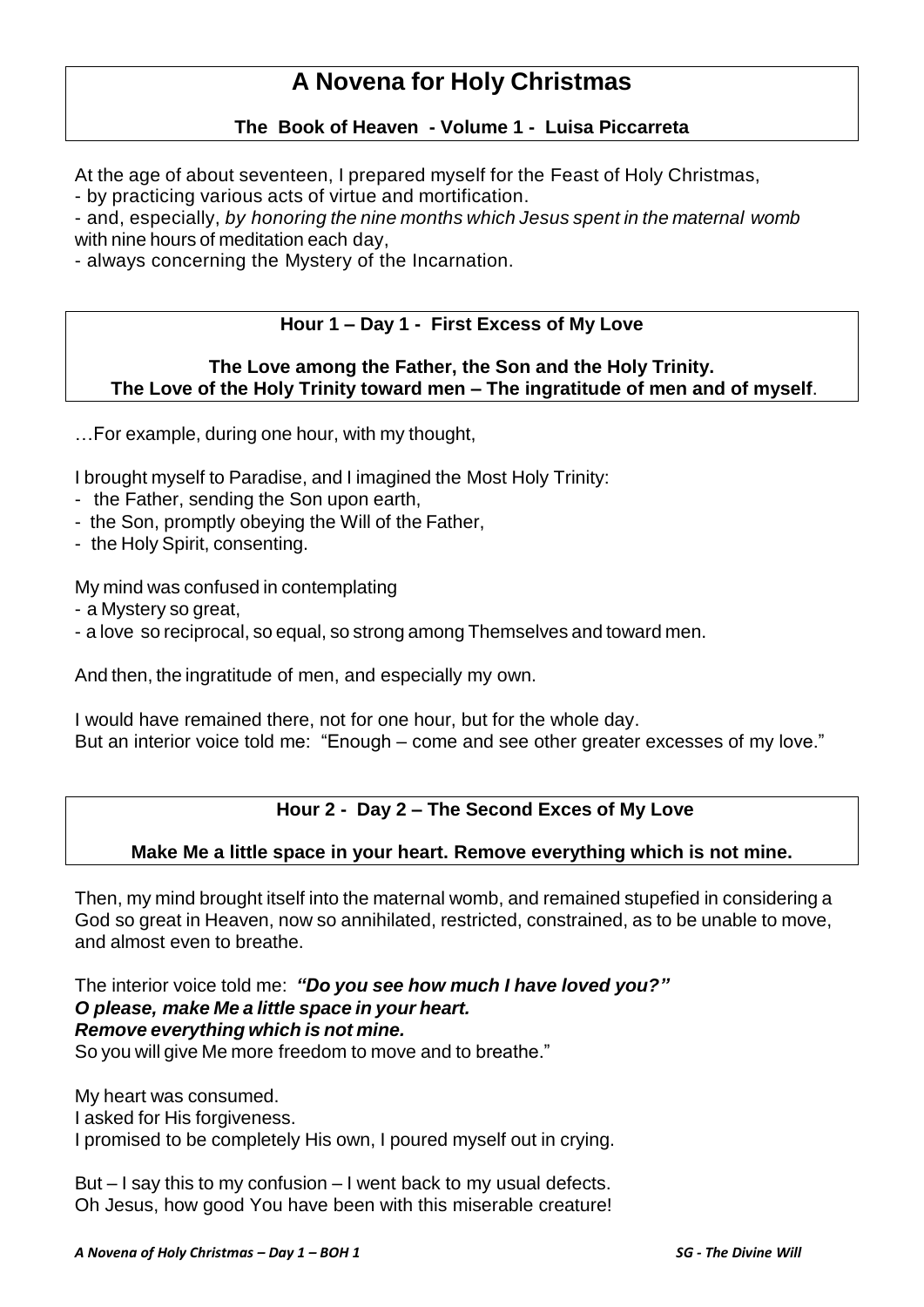# **Hour 3 - Day 3 – The Third Excess of My Love**

## **"Oh! how much I loved you, and I do love you!"**

"My daughter,

place your head upon the womb of my Mama, and look deep into it at my little Humanity.

My Love devoured Me.

The fires, the oceans, the immense seas of Love of my Divinity

- inundated Me,

- burned Me to ashes, and

- sent their flames so high as to rise and reach everywhere *all generations, from the first to the last man.*

My little Humanity was devoured in the midst of such flames. But *do you know what my eternal Love wants Me to devour*? Ah! *Souls!*

And only then was I content, *when I devoured them all, to remain conceived with Me. I was God, and I was to operate as God - I had to take them all.* My love would have given Me no peace, had I excluded any of them.

Ah! my daughter, look well into the womb of my Mama. Fix well your eyes on my conceived Humanity. You will find - your soul conceived with Me, - and the flames of my Love that devoured you. *Oh! how much I loved you, and I do love you!"*

I felt dissolved in the midst of so much Love, nor was I able to go out of it.

*But a voice called me loudly, saying*:

"My daughter, this is nothing yet. Cling more tightly to Me, and give your hands to my dear Mama, - that She may hold you to her maternal womb.

And you, take another look at my little conceived Humanity, - and watch the fourth excess of my love."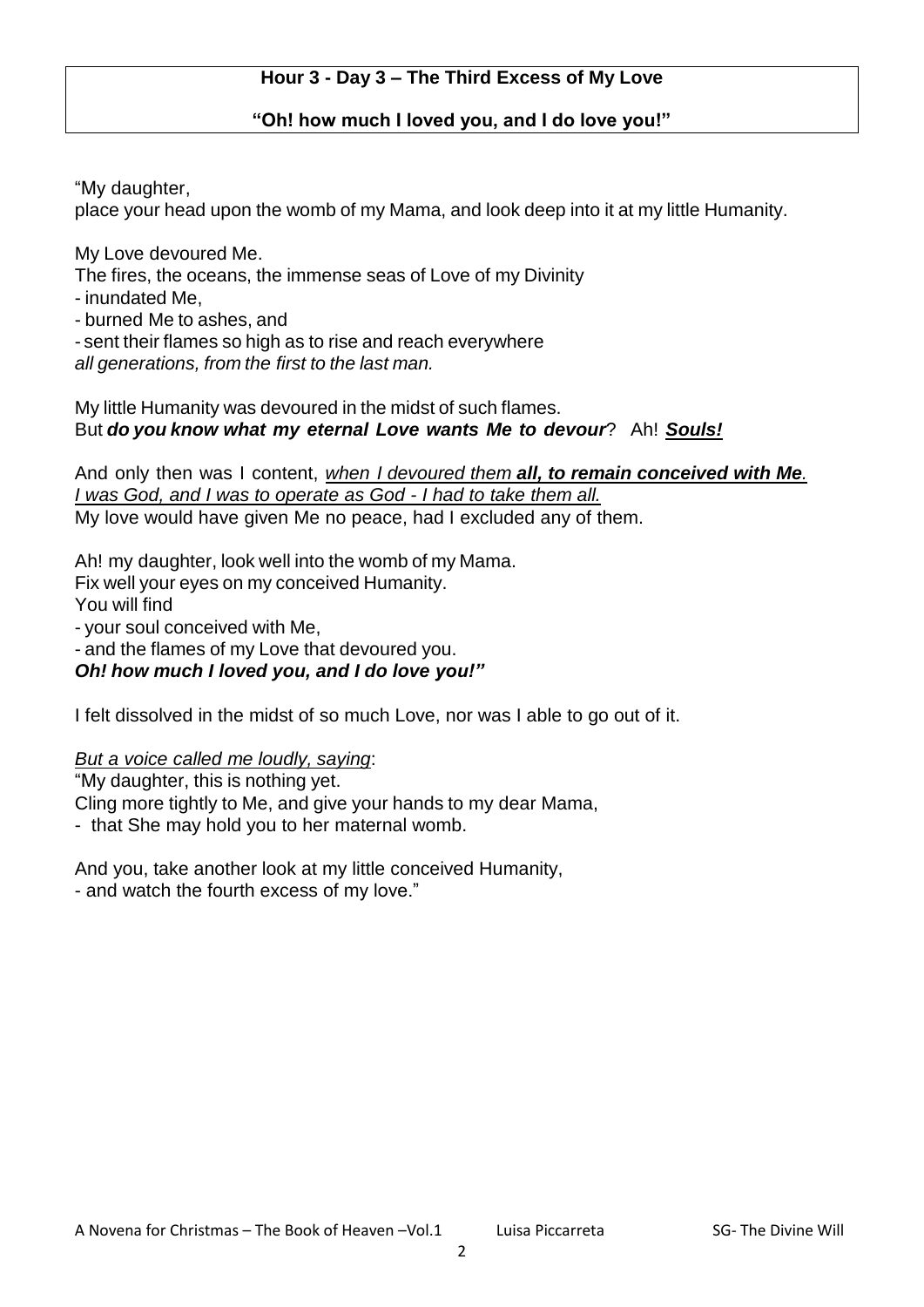# **Day 4 – The Fourth Excess of My Love**

#### **"My Passion was conceived together with Me!"**

"My daughter, from the devouring love, move on to look at my operative love.

Each conceived soul brought Me the burden - of her sins, of her weaknesses and passions. And my Love commanded Me to take the burden of each one of them.

And it conceived

- not only the souls, but the pains of each one,

- as well as the satisfaction which each one of them was to give to my Celestial Father.

### **So** *my Passion was conceived together with Me.*

Look well at Me in the womb of my Celestial Mama.

### *Oh! how tortured was my little Humanity*!

Look well at *my little head, surrounded by a crown of thorns,* - which, pressed tightly around my temples, made rivers of tears pour out from my eyes. Nor was I able to make a move to dry them.

O please! be moved to compassion for Me, dry my eyes from so much crying - you, who have free arms to be able to do it. These thorns are *the crown of the so many evil thoughts* which crowd the human minds. Oh! how they prick Me, more than thorns which sprout from the earth.

#### *But, look again – what a long crucifixion of nine months: - I could not move a finger or a hand or a foot. I was always immobile There was no room to be able to move even a tiny bit.*

*What a long and hard crucifixion, with the addition*

*that all evil works, assuming the form of nails, continuously pierced my hands and feet."*

So He continued to narrate to me pains upon pains – all the martyrdoms of His little Humanity, such that, if I wanted to tell them all, I would be too long.

I abandoned myself to crying, and *I heard in my interior*: "My daughter, I would like to hug you, but I am unable to do so : - there is no place, I am immobile, I cannot do it. *I would like to come to you, but I am unable to walk.*

For now, you hug Me and you come to Me. Then, when I come out of the maternal womb, I will come to you." But as I hugged Him and squeezed Him tightly to my heart with my imagination, *an interior voice told me*:

"Enough for now, my daughter. Move on to consider the fifth excess of my Love."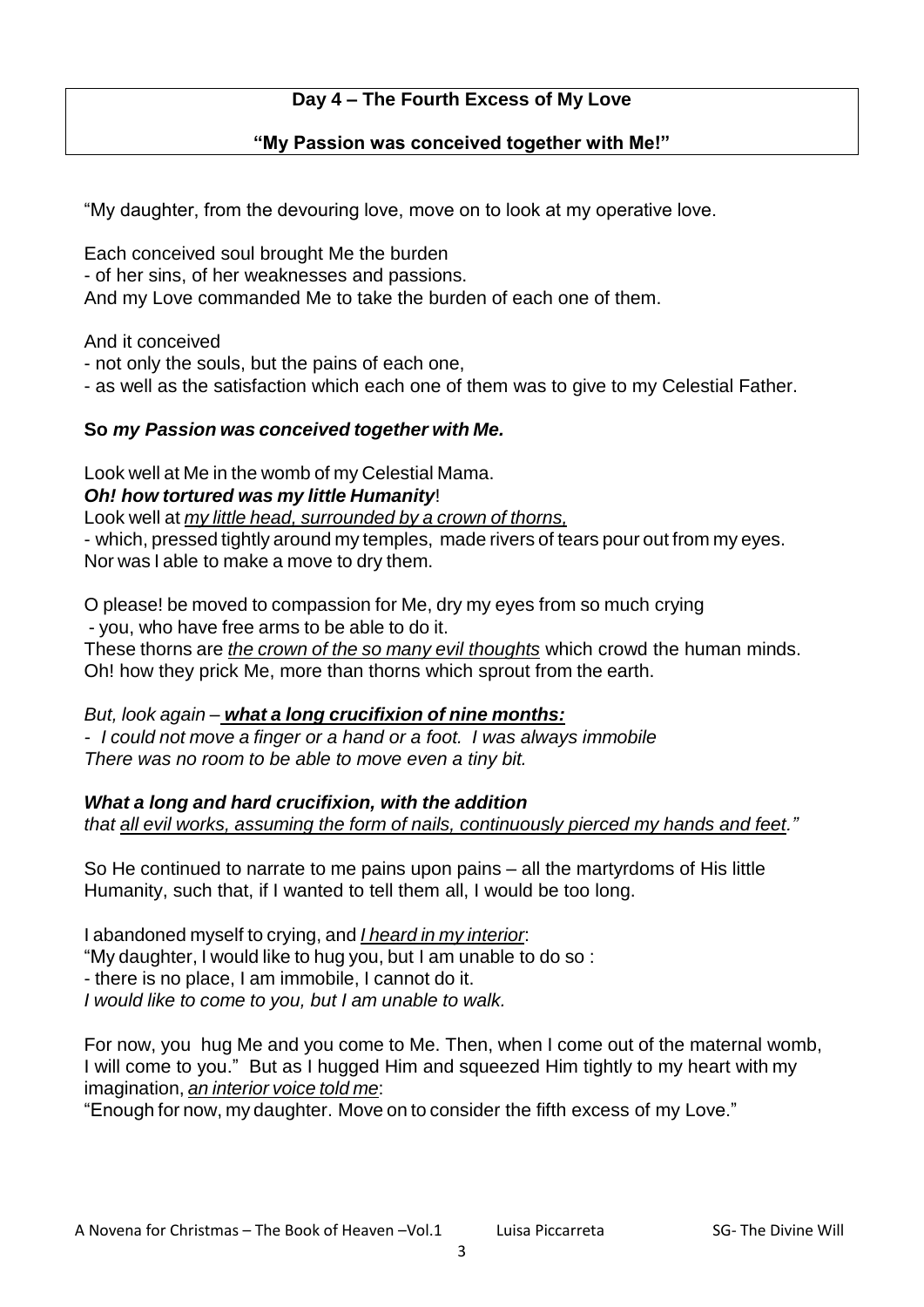# **Day 5 – The Fifth Excess of My Love**

## **"My Love wants your company. I am the Master of Masters If you listen to Me, you will stop my crying and I will amuse Myself with you."**

#### *The interior voice continued*:

"My daughter, do not move away from Me, do not leave Me alone My Love wants your company.

This is another excess of my Love, Which does not want to be alone. But do you know whose company it wants? *That of the creature*.

See, in the womb of my Mama, all creatures are together with Me, - conceived together with Me. I am with them, all Love.

I want to tell them how much I love them.

- I want to speak with them to tell them
- of my Joys and Sorrows
- that I have come into their midst to make them happy and to console them,

- that I will remain in their midst as a little brother, giving my Goods, my Kingdom, to each one of them *at the cost of my Life.*

I want to give them my kisses and my caresses;

- I want to amuse Myself with them, but ah, how many sorrows they give Me!
- -Some run away from Me, some play deaf and force Me into silence;

- some despise my goods and do not care about my kingdom,

returning my kisses and caresses with indifference and obliviousness of Me. So they convert my amusement into bitter crying.

Oh! How lonely I am, though in the midst of many.

Oh! How loneliness weighs upon Me.

*I have no one to whom to say a word, with whom to pour Myself out - not even in Love.*

# *I am always sad and taciturn, because if I speak, I am not listened to.*

Ah! my daughter, I beg you, I implore you, do not leave Me alone in so much loneliness. *Give Me the good of letting Me speak by listening to Me.*

Lend your ear to my teachings. *I am the Master of Masters.* How many things do I want to teach you! *If you listen to Me, you will stop my crying and I will amuse Myself with you.* Don't you want to amuse yourself with Me?"

And as I abandoned myself in Him, giving Him my compassion in His loneliness, *the interior voice continued*:

"Enough, enough. Move on to consider the sixth excess of my love."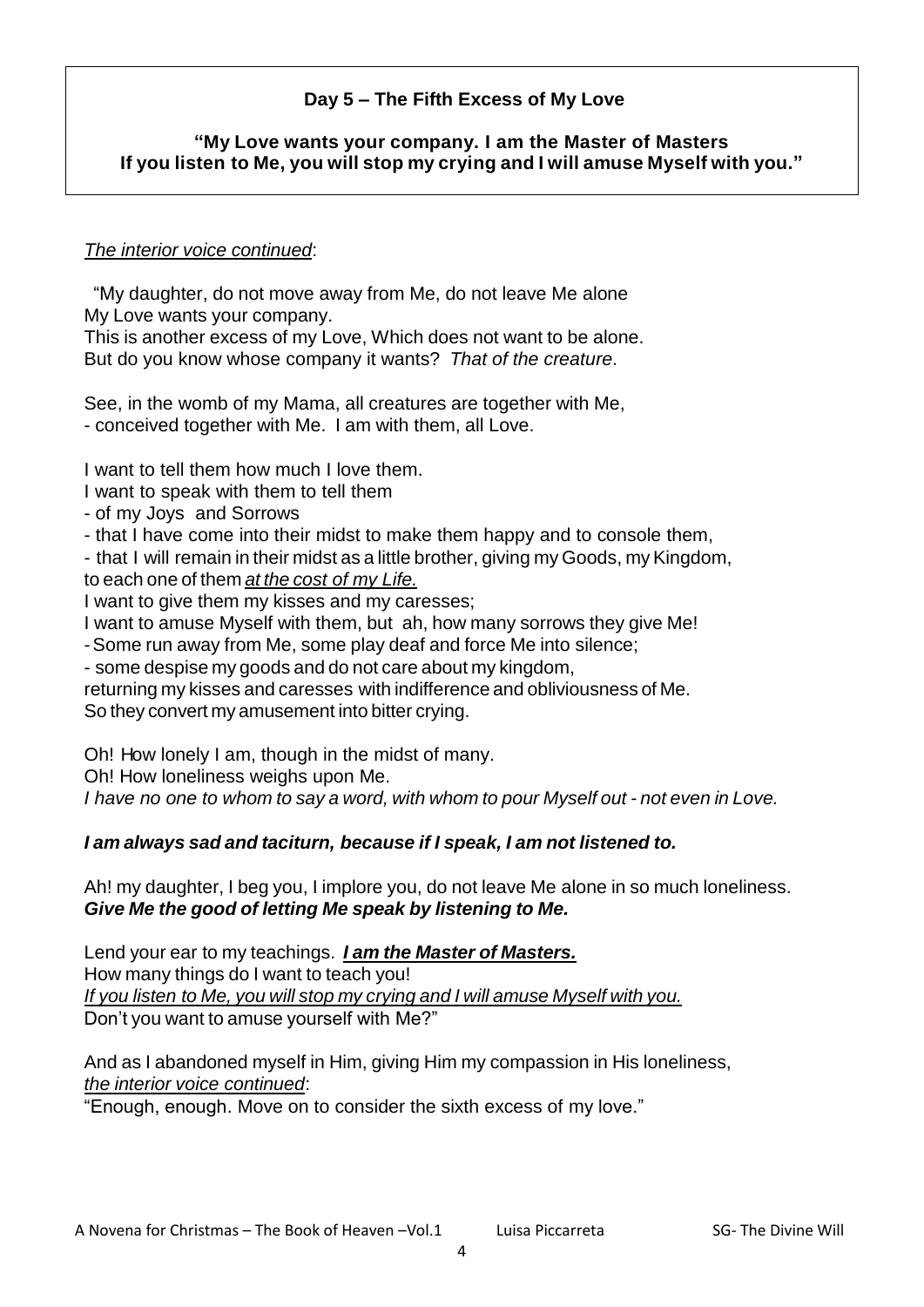# **Day 6 – The Sixth Excess of My Love**

#### **"I am the eternal light. The sun is a shadow of my light. But do you see where my Love led Me - in what a dark prison I am?"**

**"**My daughter, come, pray my dear Mama to make a little space for you within her maternal womb, that you yourself may see the painful state in which I find Myself."

So, in my thoughts, it seemed that our Queen Mama made me a little place to make Jesus content, and placed me in it. But the darkness was such that I could not see Him. I could only hear His breathing, while *He continued to say in my interior:*

"My daughter, look at another excess of my Love.

#### *I am the eternal light.*

# *The sun is a shadow of my light.*

But do you see where my Love led Me - in what a dark prison I am? There is not a glimmer of light

It is always night for Me – but a night without stars, without rest.

I am always awake…what pain!

*The narrowness of this prison* - without being able to make the slightest movement. *The thick darkness*….

Even *my breathing*, as I breathe through the breathing of my Mama – oh, how labored it is!

To this, add *the darkness of the sins of creatures.* Each sin was a night for Me And combined together they formed an abyss of darkness, with no boundaries. *What pain!*

Oh, excess of my Love : making Me pass from an immensity of light and space into an abyss of thick darkness, so narrow as to lose the freedom to breathe. *And all this, for Love of creatures."*

As He was saying this, He moaned - moans almost suffocated because of the lack of space. And He cried.

I was consumed with crying. I thanked Him, I compassionated Him. I wanted to make Him a little light with my love, as He told me to. But who can say all?

Then, the same interior voice added: "Enough for now; move on to the seventh excess of my Love."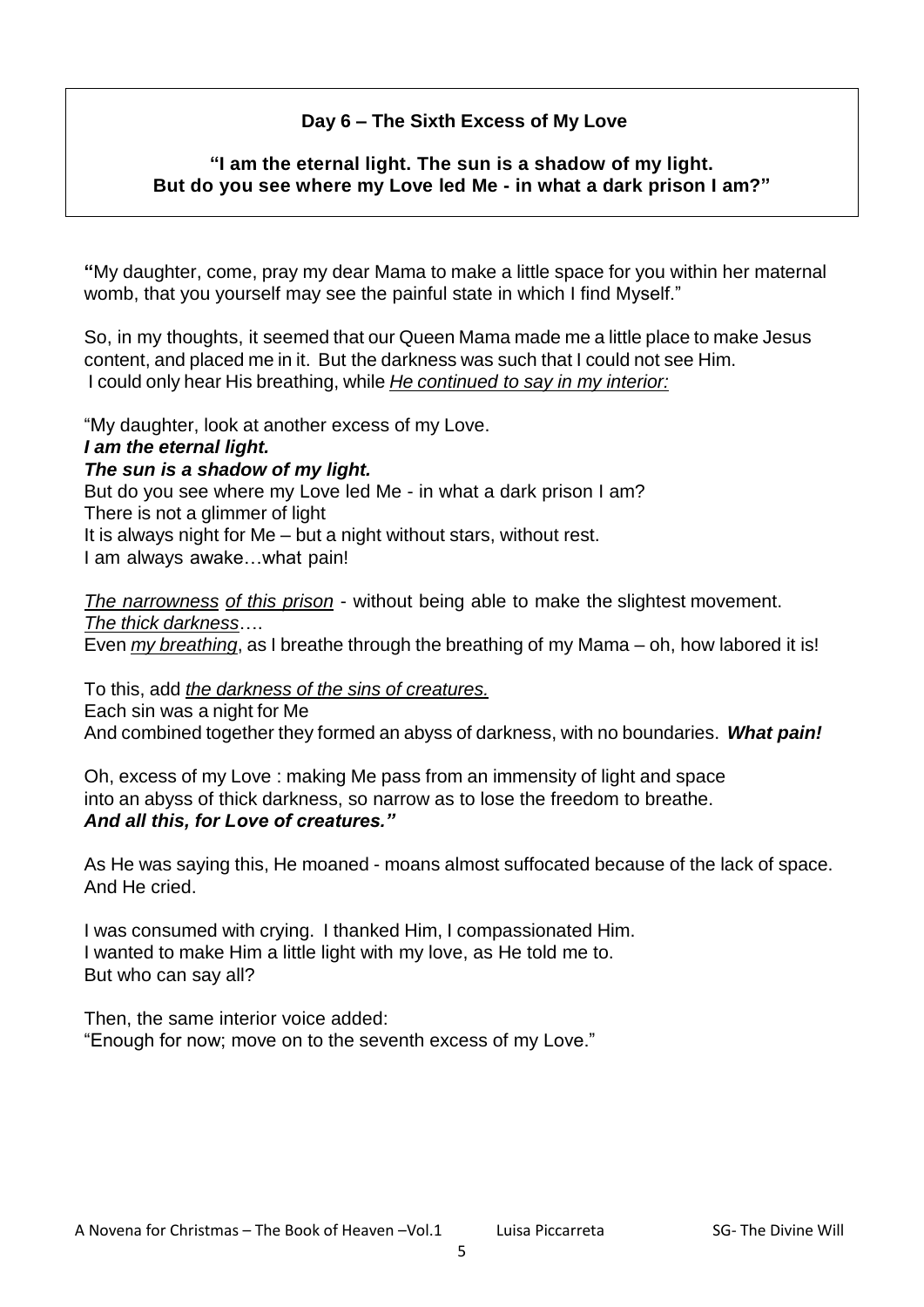# **Day 7 – The Seventh Excess of My Love**

## **"Ah, excess of my Love! It stripped Me of all my joys, happinesses and goods, to clothe Me with all the miseries of creatures in order to give them my Destiny, my Joys and my eternal Happiness.**"

### *The interior voice continued*:

"My daughter,

do not leave Me alone in so much loneliness and in so much darkness. Do not leave the womb of my Mama, so you may see the seventh excess of my Love.

*Listen to Me*: in the womb of my Celestial Father I was fully happy. There was no good which I did not possess. Joy, happiness - everything was at my disposal. The angels adored Me reverently, hanging upon my every wish.

Ah, excess of my love!

I could say that it made Me change my destiny.

It restrained Me within this gloomy prison.

It stripped Me of all my joys, happinesses and goods,

- to clothe Me with all the unhappinesses of creatures

And all this in order to make an exchange,

- to give them my Destiny, my Joys and my eternal Happiness.

But this would have been nothing

- had I not found in them highest ingratitude and obstinate perfidy.

# *Oh, how my Eternal Love was surprised in the face of so much ingratitude,*

and how it cried over the stubbornness and perfidy of man.

*Ingratitude was the sharpest thorn that pierced my Heart, - from my Conception up to the last moment of my Life.*

*Look at my little Heart - it is wounded, and pours out blood. What pain! What torture I feel!*

#### My daughter, do not be ungrateful to Me. *Ingratitude is the hardest pain for your Jesus It is to close the door in my face, leaving Me numb with cold.*

But my Love did not stop at so much ingratitude; it took the attitude of supplicating, imploring, moaning and begging Love. This is the eighth excess of my love."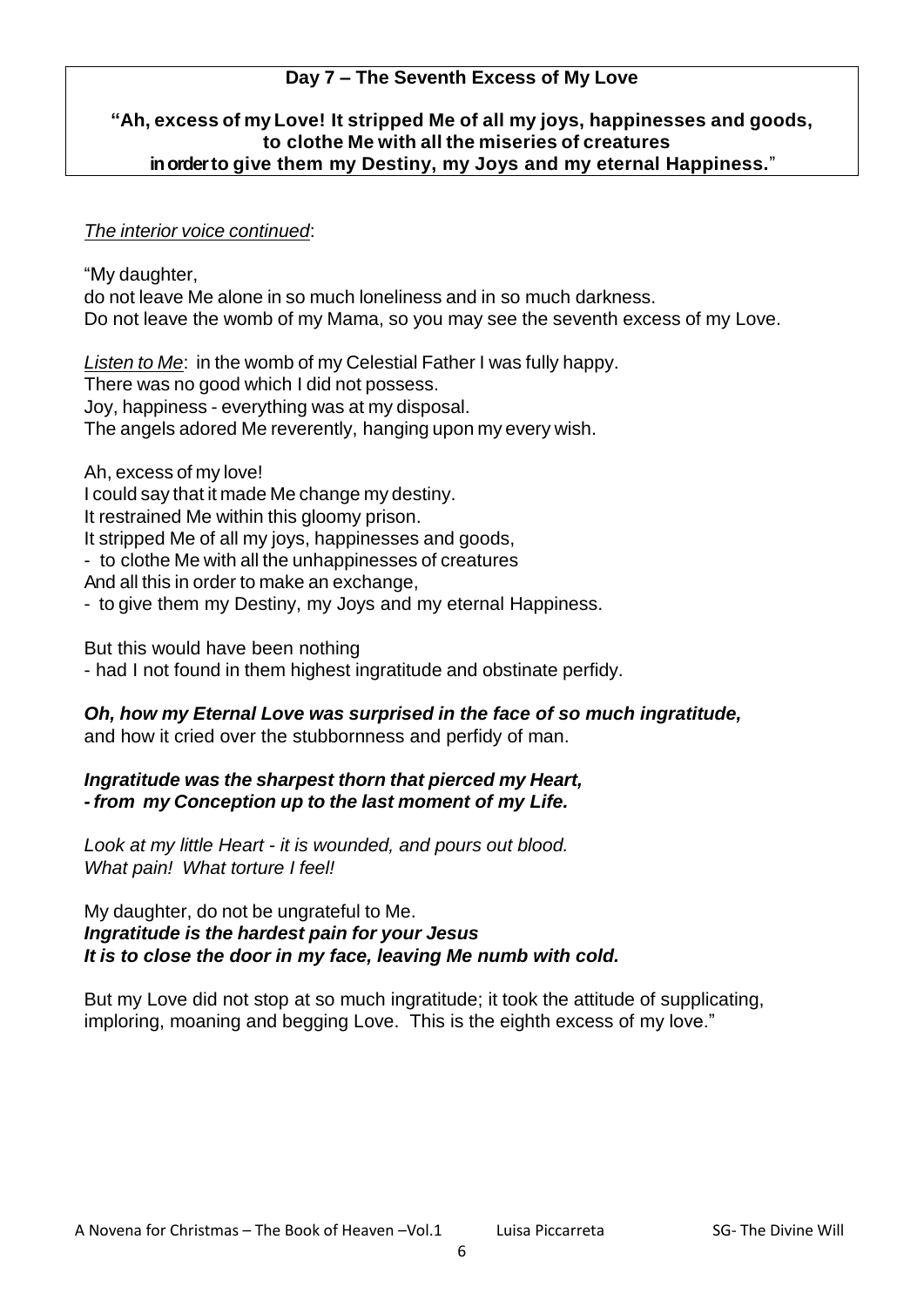# **Day 8 – The Eigth Excess of My Love**

#### **"The Creator takes the form of a little baby so as not to strike fear in him. He asks for the heart of the creature, at least as alms. And in seeing that he does not want to give it, He supplicates, moans and cries"**

"My daughter, do not leave Me alone. Place your head upon the womb of my dear Mama, and even from the outside you will hear my moans and my supplications.

In seeing that neither my moans nor my supplications move the creature to compassion for my Love, *I assume the attitude of the poorest of beggars.*

And stretching out my little hand, I ask - for pity's sake, and at least as alms - for their souls, - for their affections and - for their hearts.

# *My Love wanted to conquer the heart of man at any cost*

And in seeing that after seven excesses of my Love,

- -he was still reluctant, he played deaf, he did not care about Me and
- he did not want to give himself to Me,

my Love wanted to push itself further. It should have stopped.

But no, it wanted to overflow even more from within its boundaries.

And from the womb of my Mama, It made my Voice reach every heart

-with the most insinuating manners,

-with the most fervent pleas, - with the most penetrating words.

*And do you know what I said to them? 'My child, give me your heart.* I will give you everything you want, provided that you give Me your heart in exchange. I have descended from Heaven to make a prey of it.

# *O please, do not deny it to Me! Do not delude my hopes!'*

And in seeing him reluctant – even more, many turned their backs to Me – I passed on to moaning. I joined my little hands and, crying, with a voice suffocated by sobs, *I added*:

'Ohh! Ohh! I am the little beggar; you don't want to give Me your heart - not even as alms? Is this not a greater excess of my love.

*- that the Creator*, in order to approach the creature,

*takes the form of a little baby so as not to strike fear in him.*

- *that He asks for the heart of the creature, at least as alms.*

*And in seeing that he does not want to give it, He supplicates, moans and cries?"*

*Then I heard Him say*: "And you, don't you want to give Me your heart? Or maybe you too want Me to moan, beg and cry in order to give Me your heart? Do you want to deny Me the alms I ask of you?"

And as He was saying this I heard Him as though sobbing And I: '*My Jesus, do not cry, I give You my heart and all of myself.'*

*Then, the interior voice continued*: "Move further; pass on to the ninth excess of my Love."